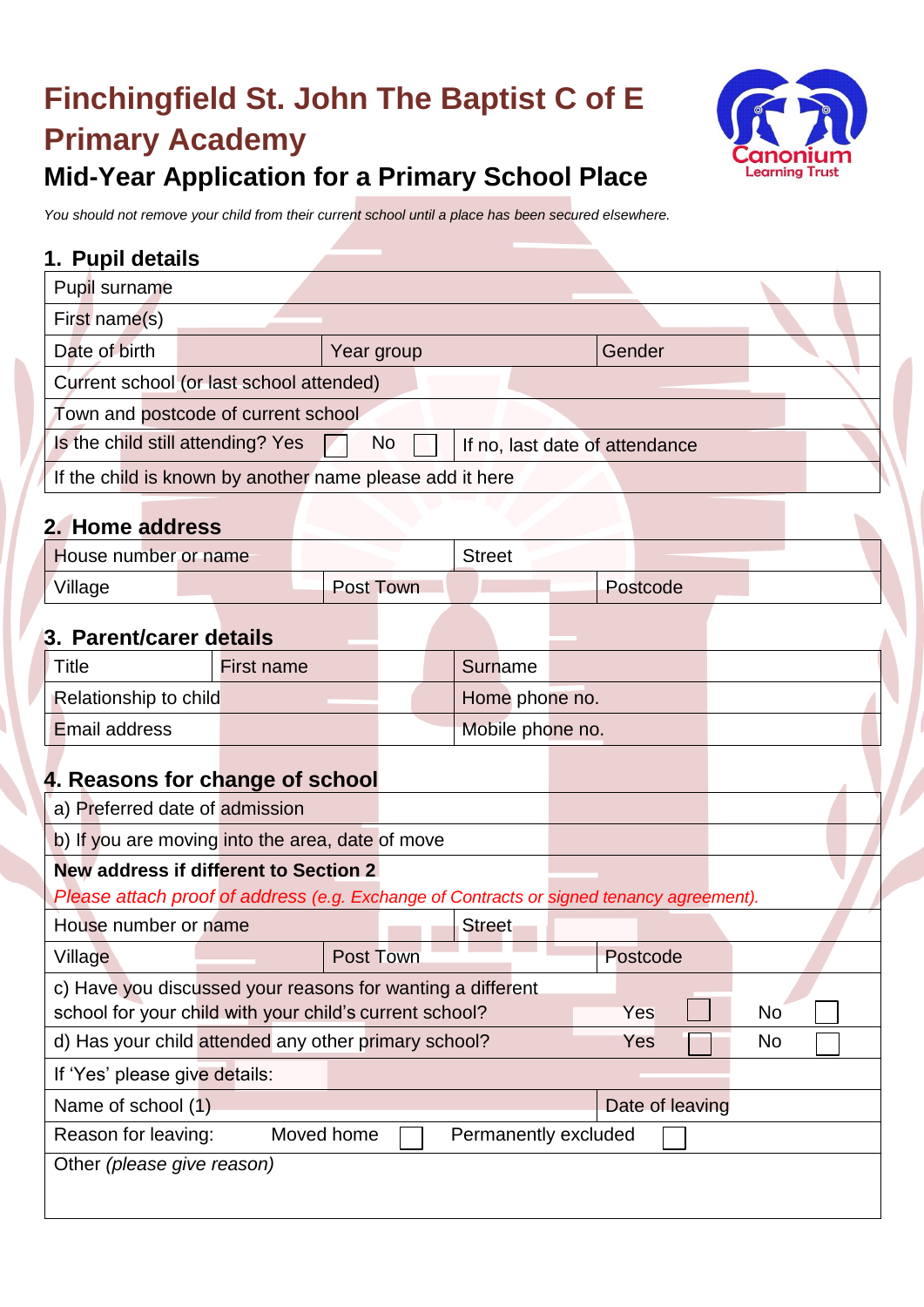| Name of school (2)         |            |                      | Date of leaving |
|----------------------------|------------|----------------------|-----------------|
| Reason for leaving:        | Moved home | Permanently excluded |                 |
| Other (please give reason) |            |                      |                 |

#### **5. Other details**

| Is your child cared for by a Local Authority or is he/she a previously looked<br>Yes<br>No<br>after child?                                                                         |  |  |  |  |  |  |  |
|------------------------------------------------------------------------------------------------------------------------------------------------------------------------------------|--|--|--|--|--|--|--|
| Does the child have an Educational Health Care Plan (EHCP)?<br>Yes<br><b>No</b>                                                                                                    |  |  |  |  |  |  |  |
| (Previously known as a statement.)                                                                                                                                                 |  |  |  |  |  |  |  |
| Are there any medical needs?<br>Yes<br>No.<br>(If 'Yes', please attach further details from the child's doctor or other health care professional.)                                 |  |  |  |  |  |  |  |
| <b>6. School preference</b>                                                                                                                                                        |  |  |  |  |  |  |  |
| Please state your preferred school in the box below. You do not have to give reasons for your<br>preference. Any reasons you give should generally refer to the admissions policy. |  |  |  |  |  |  |  |
| <b>Preferred school</b>                                                                                                                                                            |  |  |  |  |  |  |  |
| Reasons                                                                                                                                                                            |  |  |  |  |  |  |  |
| Is the application based on residing at the old USAAF Base?<br>Yes<br><b>No</b><br>(Admission policy criteria number 4.)                                                           |  |  |  |  |  |  |  |
| 7. Siblings                                                                                                                                                                        |  |  |  |  |  |  |  |

| If you have another child/children at this school, please enter their details below. |  |  |               |  |  |  |  |  |
|--------------------------------------------------------------------------------------|--|--|---------------|--|--|--|--|--|
| <b>Name</b>                                                                          |  |  | Date of birth |  |  |  |  |  |
|                                                                                      |  |  |               |  |  |  |  |  |
|                                                                                      |  |  |               |  |  |  |  |  |
| 8. Other information                                                                 |  |  |               |  |  |  |  |  |
|                                                                                      |  |  |               |  |  |  |  |  |

### **9. Declaration**

I have read the notes of guidance for the completion of this form. I confirm that the information I have given is true and that I am a parent for this child.

| Signed |  |  | Date |  |  |
|--------|--|--|------|--|--|
|        |  |  |      |  |  |

#### **Please return this form directly to the Canonium Learning Trust [admin@canoniumtrust.com](mailto:admin@canoniumtrust.com)**

#### **(INCLUDING PROOF OF ADDRESS and any other documents required.)**

If you would like full details on how a school uses personal data, please visit the school website: *www.finchingfieldacademy.com*